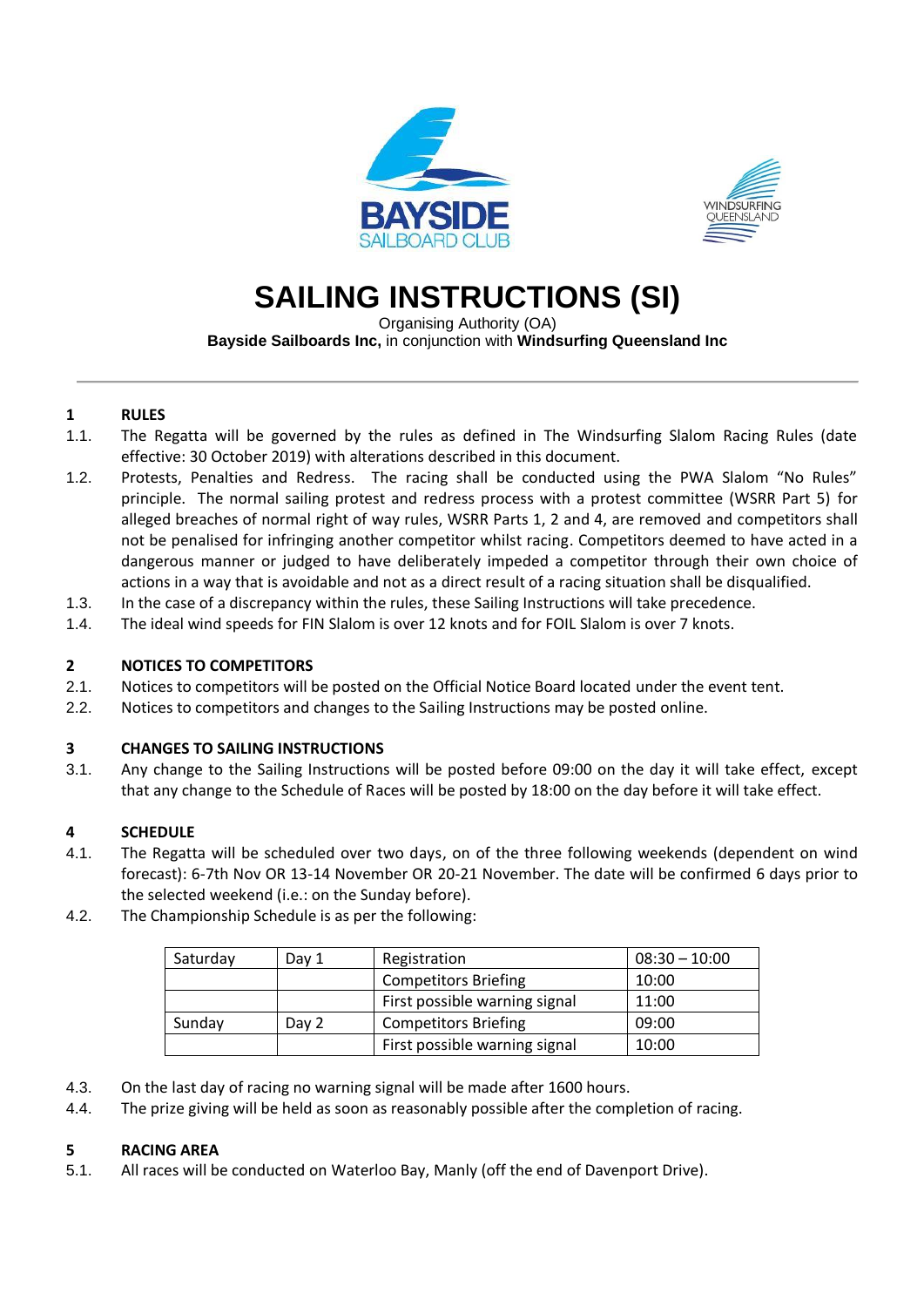# **6 COURSES, RACE FORMAT & MARKS**

- 6.1. The courses to be sailed will be Figure of Eight Slalom or Downwind Slalom generally in accordance with WSRR Addendum 3. The target times for races will be 3-5 minutes.
- 6.2. The diagram illustrating the Course and describing the Marks will be displayed on the Notice Board prior to the Competitors Briefing.

# **7 THE START & FINISH**

7.1. The Starting Signals WSRR 26.1 are varied to:

| <b>Minutes</b><br>before Start<br><b>Signal</b> | <b>Visual Signal</b>                   | <b>Sound Signal</b>         | <b>Means</b>       |
|-------------------------------------------------|----------------------------------------|-----------------------------|--------------------|
| > 3 minutes                                     | <b>Heat Number</b>                     | no sound                    |                    |
| > 3 minutes                                     | No signal.                             | 3 sounds, repeated 3 times, | Racing Imminent    |
|                                                 |                                        | 10 seconds apart            |                    |
| 3 minutes                                       | <b>WHITE Flag</b>                      | 1 sound                     | Attention signal   |
| 2 minutes                                       | RED Flag; WHITE Flag removed           | 1 sound                     | Warning signal     |
| 1 minutes                                       | YELLOW Flag; RED Flag removed          | 1 sound                     | Preparatory signal |
| <b>START</b>                                    | <b>GREEN Flag; YELLOW Flag removed</b> | 1 sound                     | Starting signal    |

- 7.2. Times shall be taken from the visual signals; the absence of a sound signal shall be disregarded.
- 7.3. Boards OCS at the start will be disqualified. There will be no general recalls at the starting line and this amends WSRR 29.
- 7.4. A BLUE flag will be displayed at the Finish if one or more Boards are OCS at the Start.
- 7.5. If there are more than 50% of the competitors OCS at the start or there are a number of competitors OCS that cannot be identified, the Race Officer at his discretion may abandon the race. This will be signified by displaying a BLACK Flag at the Finish. This race will be re-run at the end of the current table.

# **8 TIME LIMITS, TARGET TIMES**

8.1. The finish window is 3 minutes after the first board sails the course and finishes. Boards failing to finish within the finish window will be scored Did Not Finish (DNF).

# **9 SLALOM TABLES & SCORING**

- 9.1. The Slalom Regatta shall consist of one or more Slalom Tables. An example of a Slalom Table from a similar event is shown in Attachment A. The number of Heats in each Round of the Slalom Table is dependent of the number of entries. All competitors shall compete in one heat in each Round of the Slalom Table; this Regatta does not use Elimination Ladders. After a Slalom Table is completed, points shall be awarded based on the competitor's finishing position in Heats of the last Round as shown in the example.
- 9.2. Scoring for the Regatta shall be in accordance with WSRR Appendix A. In interpreting Appendix A, the text "elimination" shall be replaced with "Slalom Table".
- 9.3. One Slalom Table is required to be completed to constitute a series.
- 9.4. In Heats for Round 1, competitors OCS will be relegated to the Heat assigned to the last place for the Next heat.
- 9.5. In Heats for Round 2, competitors OCS will share the points for the last place in that Heat.
- 9.6. The finishing positions for all Age divisions, and Women division will be determined by their respective scoring position in the Overall Scores.
- 9.7. To request correction of an alleged error in the posted races or Regatta results, a Competitor shall complete a scoring enquiry form available the event tent.

# **10 SAFETY REGULATIONS**

10.1. Sign ON and sign OFF sheets will be provided by the Race Committee in the event tent. Competitors intending to race shall personally sign ON at the beginning of each day's racing and sign OFF at the earliest possible time after the completion of racing (but not later than 30 minutes after the finish of the last race of the day; or within 30 minutes of being instructed to go ashore by the Race Committee.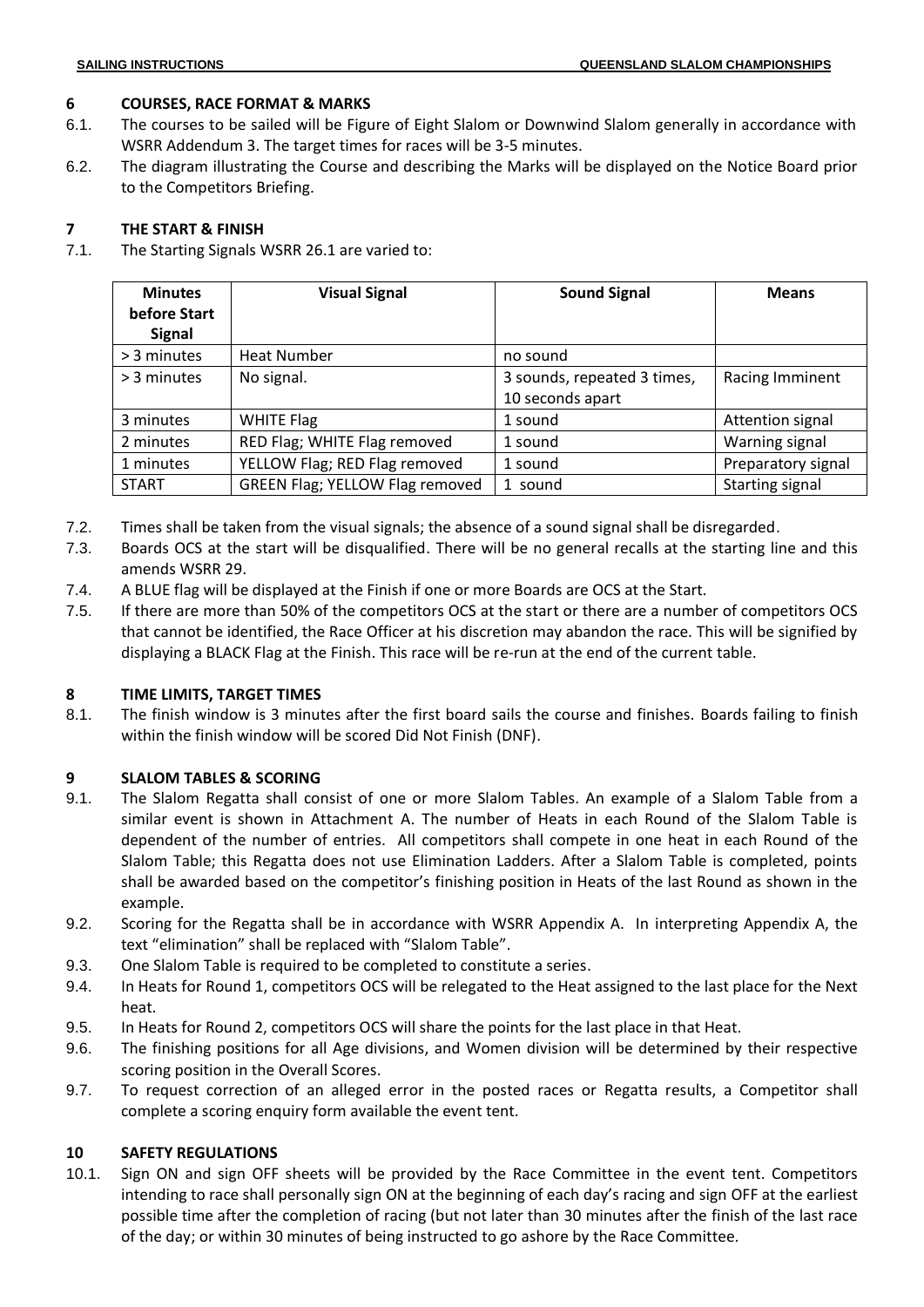- 10.2. Failure to sign ON will not be scored
- 10.3. Failure to sign OFF will result in disqualification.
- 10.4. Competitors not leaving the shore for the day's racing shall inform the Race Committee.
- 10.5. Competitors shall wear, whilst afloat, a lifejacket/personal flotation device that complies with a standard equivalent to those listed in AS Special Regulations 5.01 Lifejackets.
- 10.6. Competitors in FOIL Slalom shall wear helmets (that conform to EN 1385 standard) to provide protection to the head.

#### **11 EQUIPMENT & EQUIPMENT INSPECTION**

- 11.1. A competitor shall register their board, foil set and sails for the Regatta by submitting an Equipment Form prior to the close of Registration.
- 11.2. Equipment inspections may be made at any time during the Regatta.
- 11.3. Substitution of damaged or lost equipment will not be allowed unless approved by the Race Committee. Requests for substitution shall be made to the Race Committee at the first reasonable opportunity.
- 11.4. All sails should have legible sail numbers on both sides. Sail numbers should be a minimum of 200 mm. Exemptions may be granted by the race committee at their discretion. Request must be made prior to racing.

## **12 ADVERTISING**

12.1. All advertising will be in accordance with World Sailing Regulation. Boards shall display any event advertising supplied by the OA.

## **13 TRASH**

13.1. Trash may be placed aboard Race Committee Vessels.

## **14 PRIZES**

14.1. Prizes will be awarded as follows:

Fin Slalom 1 <sup>st</sup> Men and 1<sup>st</sup> Women 1<sup>st</sup> Youth and 1<sup>st</sup> Grand Master

Foil Slalom 1  $^{\text{st}}$  Men and 1<sup>st</sup> Women 1<sup>st</sup> Youth and 1<sup>st</sup> Grand Master

# **15 DISCLAIMER OF LIABILITY & RISK STATEMENT**

- 15.1. Competitors participate in the Regatta entirely at their own risk. The Organizing Authority and Windsurfing Queensland will not accept any liability for material damage or personal injury or death sustained in conjunction with or prior to, during, or after the Regatta.
- 15.2. Rule 4 of the WSRR states: "The responsibility for a board's decision to participate in a race or to continue to race is hers alone." Sailing is by its nature an unpredictable sport and therefore inherently involves an element of risk. By taking part in the Regatta, each competitor agrees and acknowledges that:
- 15.3. They are aware of the inherent element of risk involved in the sport and accept responsibility for the exposure of themselves and their board to such inherent risk whilst taking part in the Regatta;
- 15.4. They are responsible for the safety of themselves, their board and their other property whether afloat or ashore;
- 15.5. They accept responsibility for any injury, damage or loss to the extent caused by their own actions or omissions;
- 15.6. Their board and equipment is in good order, equipped to sail in the Regatta and they are fit to participate;
- 15.7. The provision of a race management team, patrol boats and other officials and volunteers by the race organizer does not relieve them of their own responsibilities;
- 15.8. The provision of patrol boat cover is limited to such assistance, particularly in extreme weather conditions, as can be practically provided in the circumstances;
- 15.9. The fact that the Race Committee conducts inspections, or not, of a board and equipment does not reduce the responsibilities of each competitor set out in this Notice of Race.